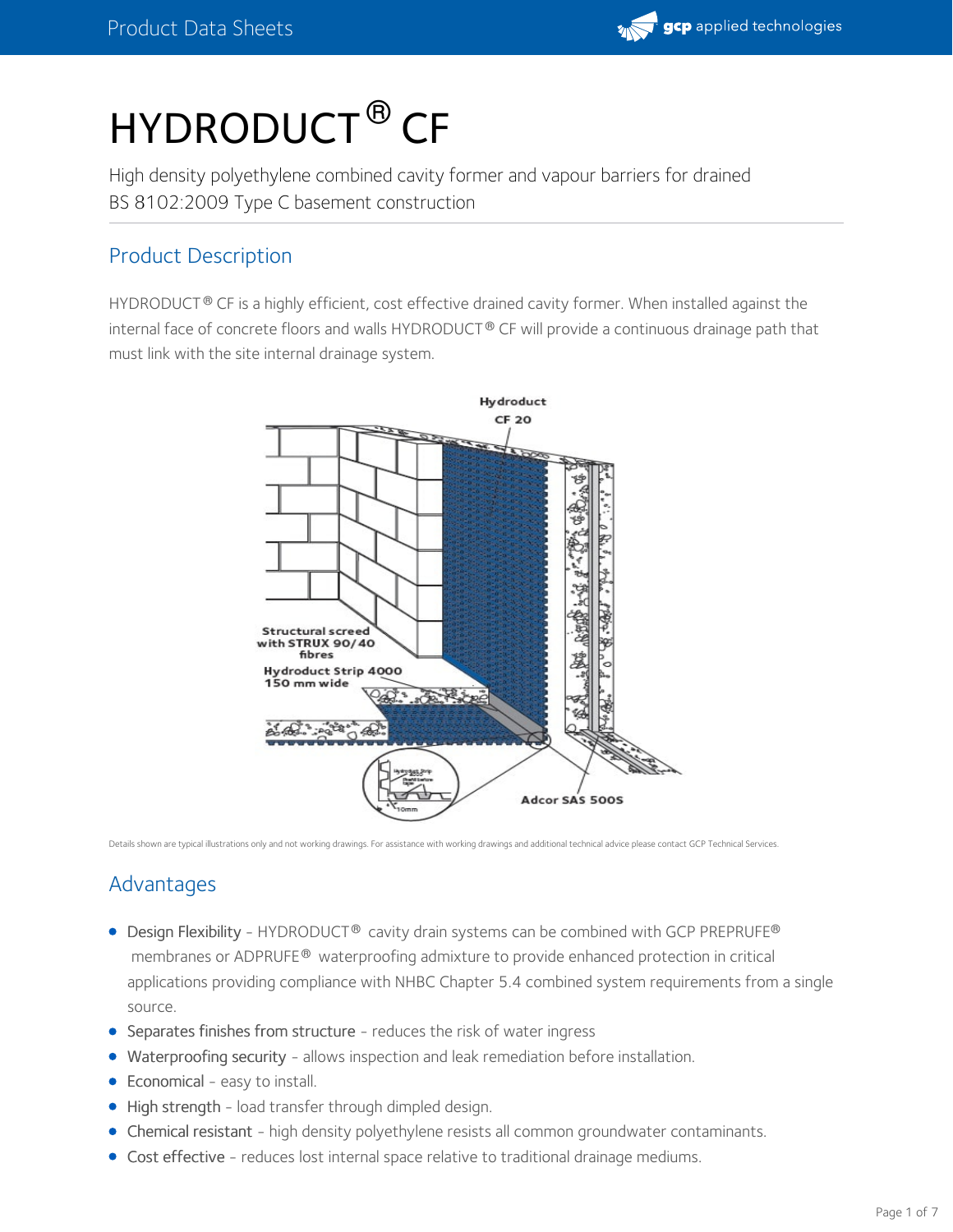

## Principal Applications

Installed beneath floor screeds and between concrete and blockwork walls to form an efficient drained cavity to new and existing sub-structures which isolates internal finishes from the structure.

HYDRODUCT  $^\circ$  CF forms part of a Type C structure (drained protection) as described in BS 8102:2009.

## NHBC Requirements

<code>HYDRODUCT®</code> Cavity Drain Systems (for Type B + C) meet the requirements of NHBC Chapter 5.4  $\,$ combined system waterproofing design.

## **Design**

Sub-structures should be designed in accordance with the recommendations of BS 8102 2009 'Protection of Structures Against Water from the Ground' Additional design recommendations are made in CIRIA Report 139.

GCP recommends the use of waterstops to all reinforced concrete construction and movement joints in sub structures with drained cavity protection.

| <b>PRODUCT</b>               | <b>USES</b>                                                      |
|------------------------------|------------------------------------------------------------------|
| HYDRODUCT <sup>®</sup> CF 20 | Forming drained cavities horizontally & vertically               |
| HYDRODUCT <sup>®</sup> CF 08 | Forming drained cavities horizontally & vertically in lower risk |
|                              | applications                                                     |

# HYDRODUCT<sup>®</sup> CF 20 Installation

#### HYDRODUCT CF to be overlapped at all joints bonded centrally with SERVITAPE **® ®**

The vertical <code>HYDRODUCT®</code> CF should be installed before the horizontal.  $\,$ 

#### Vertical:

Install <code>HYDRODUCT®</code> CF in a continuous vertical strip (wall paper style) on walls, with dimples to the external wall using fixings at typically 600 mm centres. The detail for overlapping adjacent sheets is shown above. Where vertical strips are not practical, apply horizontally, but ensure horizontal laps are weathered to the external face and vertical joints are staggered. For penetrations through walls refer to GCP Technical Services. If horizontal laps are unavoidable, the upper sheet must be overlapped by the lower sheet, to ensure water is retained within the HYDRODUCT®/wall cavity. Do not crease HYDRODUCT® CF at the floor/wall junction - cut and butt as detail on previous page.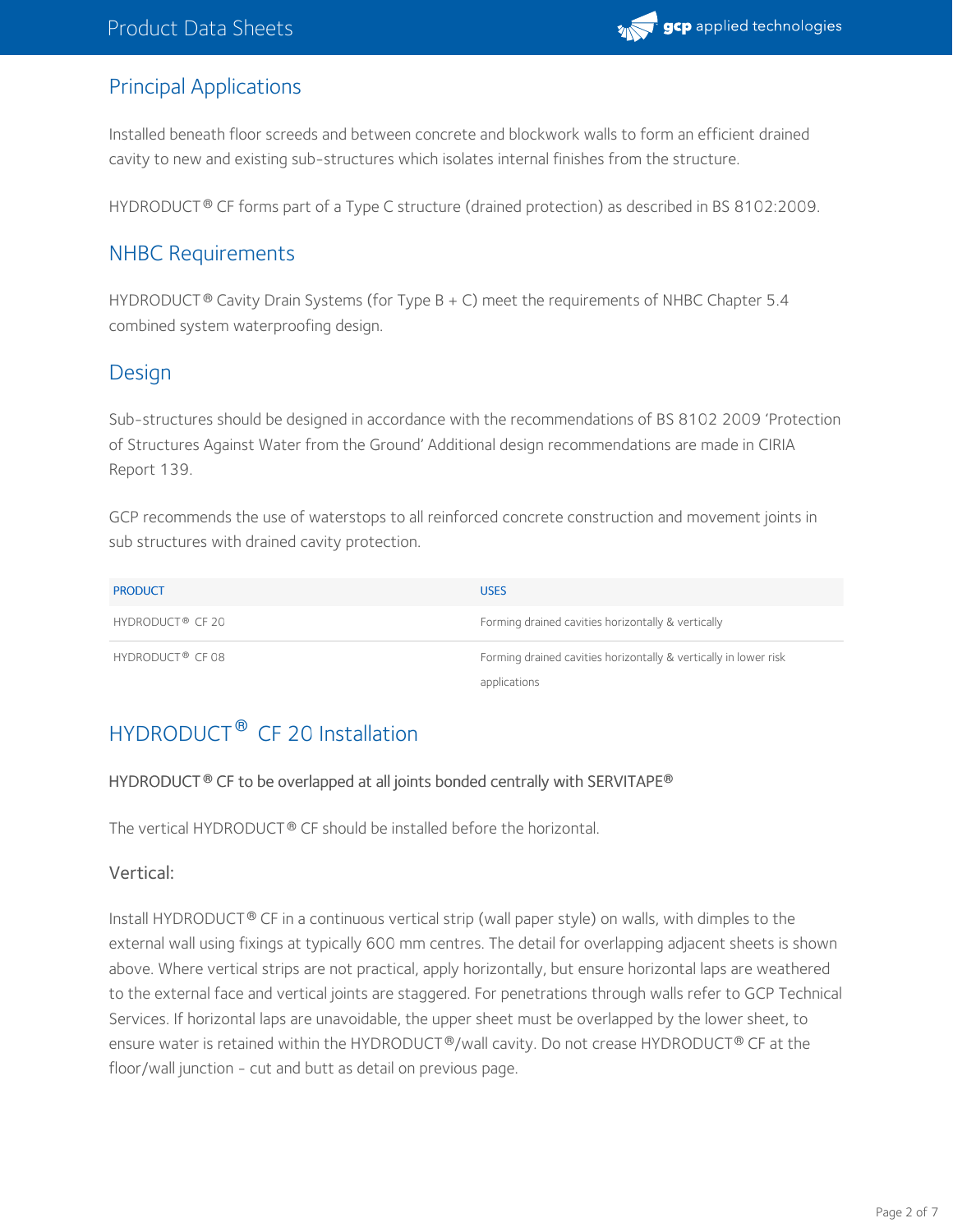

#### Horizontal:

Floor slabs should ideally be laid to falls to drainage gully or outlets. However a flat slab is acceptable providing there are no adverse falls and low spots are infilled. Where surface irregularities exceed 5 mm, cut back and make good. Loose lay <code>HYDRODUCT®</code> CF with dimples to the floor and cut around any obstructions. Mechanically fix to substrate. Seal around column bases, obstructions etc by applying HYDRODUCT  $^\circledR$  Strip to the clean dry HYDRODUCT  $^\circledR$  CF and onto the primed substrate (see detail). All substrates to receive <code>HYDRODUCT®</code> Strip other than <code>HYDRODUCT®</code> CF should first be primed with <code>B1</code> primer to ensure full adhesion. Fill dimples with mortar beneath HYDRODUCT® Strip to provide a flat support surface.

Form laps by interlocking four dimples and sealing with 30 mm SERVITAPE® 4000 double sided adhesive tape. Where horizontal butt joints are unavoidable fill two rows of dimples each side of the joint with mortar. Cover butt joint with HYDRODUCT® Strip.

Form end and side laps by interlocking four dimples and sealing with SERVITAPE® double sided adhesive tape. Ensure HYDRODUCT® CF links fully with drainage outlets and inspect for damage. Damaged areas can be made good by cutting an over-sized patch of HYDRODUCT ® CF and fixing with SERVITAPE® 4000.  $\,$ All penetrations through HYDRODUCT® CF should be sealed with a one part polyurethane sealant.

Avoid compressing <code>HYDRODUCT®</code> CF during concrete screed placement by using temporary boards to spread loads. Place reinforcement onto mortar 'dabs' to avoid point loads onto the <code>HYDRODUCT®</code> CF.

## Perimeter channel

The HYDRODUCT  $^\circledR$  CF channel should be installed at the base of the wall where it will direct water leaking through the wall to the outlet connections leading to the sump. Maintenance of perimeter channel is in accordance with BS 8102.

The perimeter channel comprises the following:

- HYDRODUCT<sup>®</sup> CF channel & HYDRODUCT® CF channel upstand: 2 metre long PVC channel including hole to collect water ingress and drain away to a sump.
- HYDRODUCT<sup>®</sup> CF end outlet: To close the end of HYDRODUCT® CF channel or to connect to sump. Use as a flow reducer to  $\varnothing$  40 mm before connection to sump through plumbing pipe. It should not be connected into foul sewage systems, soil pipes or any system which would allow foul odours to enter the building.
- HYDRODUCT® CF jetting eye: To be connected to HYDRODUCT® CF corner or HYDRODUCT® CF Tjunction. GCP recommends cleaning ports every 10 metres of <code>HYDRODUCT® CF</code> channel.
- HYDRODUCT<sup>®</sup> CF Straight connector: To connect two length of HYDRODUCT<sup>®</sup> CF channel.
- HYDRODUCT® CF corner junction: Connectors that allow connection of HYDRODUCT® CF channel at corner. Works also as a cleaning port when connected with <code>HYDRODUCT® CF</code> jetting eye.
- HYDRODUCT® CF T-junction: T-section junction allows HYDRODUCT® CF channel to be split. Works also as a cleaning port when connected with <code>HYDRODUCT® CF</code> jetting eye.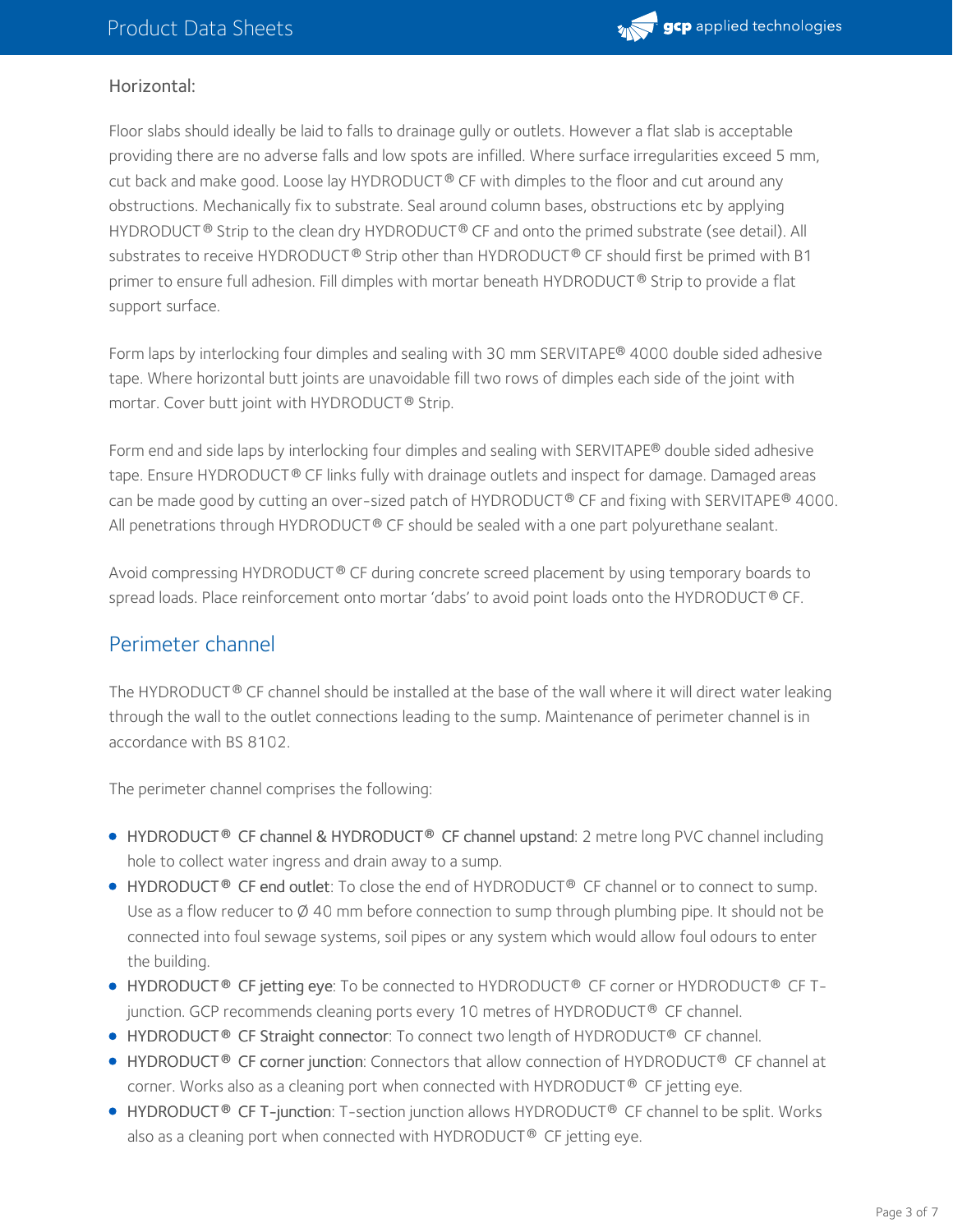

#### Fixing plug & seal

Use glass-filled nylon plug for fixing HYDRODUCT® CF 20 in masonry walls and concrete. Use the rope to seal around the head of the plugs; wrap the plug with rope prior to hammer the fixing plug into the membrane.

#### Use STRUX 90/40 Fibre reinforcement to replace steel mesh in structural screed topping **®**

- Minimises screed thickness, maximises headroom
- Reinforcement delivered and placed with screed
- Reduces labour and saves programme time
- Enhances safety no handling and cutting of mesh in confined spaces
- Reinforcement evenly distributed throughout the screed to minimise cracking

## STRUX  $^\circledR$  90/40 FIBRE REINFORCEMENT

#### **Description**

STRUX®90/40 Fibre Reinforcement is a unique form of high strength, high modulus synthetic structural reinforcement that is distributed throughout the concrete matrix. STRUX®90/40 gives toughness, impact and fatigue resistance to concrete. It consists of synthetic fibres 40 mm in length with an aspect ratio of 90 that have specifically been designed to replace welded wire fabric, light reinforcing bars and steel fibres in flooring applications.

#### Uses

STRUX®90/40 is specially designed for ease of use, rapid dispersion, good finishability and improved pumpability in flooring applications. STRUX®90/40 may be used in commercial floors, industrial floors, residential floors, other flat work applications and form work applications. The performance of STRUX ® 90/40 depends on the compressive strength of concrete.

#### Advantages

STRUX®90/40 enhances safety during installation by eliminating the risk for potential injury caused by handling and placement commonly associated with steel fibres or welded wire fabrics Additionally, STRUX ® 90/40 does not corrode.

The geometry, strength and the elastic modulus of STRUX®90/40 were optimized to provide superior crack control. With STRUX®90/40, fibres are uniformly built into the concrete, eliminating a concern over proper positioning of reinforcement. Also, STRUX®90/40 controls plastic shrinkage cracking and cracking due to drying shrinkage of the concrete.

#### Addition Rates

STRUX®90/40 addition rates are dependent on the specific application and desired properties and will vary between 1.8 to 7.0 kg/m3. Please refer to GCP representative.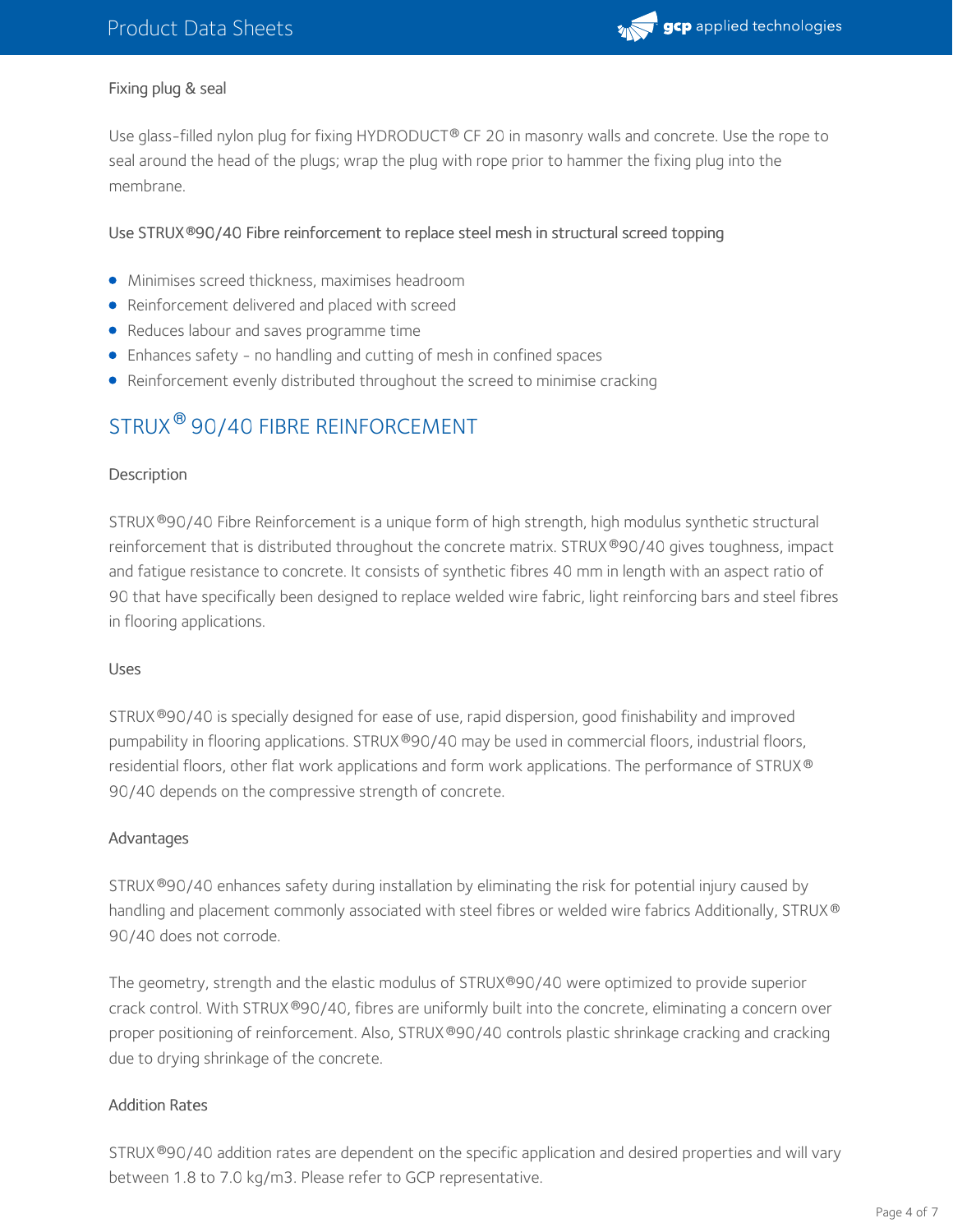

## Advantages

STRUX ®90/40 has been designed to provide:

- Tight crack control
- **Good dispersion and pumpability**
- Ductility
- Durability
- No corrosion issue
- Quick, easy and safe application
- An efficient and cost effective reinforcement alternative

| <b>SUPPLY</b>                                        | <b>UNIT OF SALE</b>                                                                                                                                                |
|------------------------------------------------------|--------------------------------------------------------------------------------------------------------------------------------------------------------------------|
| HYDRODUCT <sup>®</sup> CF 20                         | 2.0 m x 20 m rolls                                                                                                                                                 |
| Weight                                               | 40 kg                                                                                                                                                              |
| HYDRODUCT <sup>®</sup> CF 08                         | 2.4 m x 20 m rolls                                                                                                                                                 |
| Weight                                               | 29 kg                                                                                                                                                              |
| HYDRODUCT® CF Channel /HYDRODUCT® CF Channel Upstand | Supplied per 1 piece -<br>2 metres long                                                                                                                            |
| HYDRODUCT® CF Straight connector                     | Supplied per 1 piece                                                                                                                                               |
| HYDRODUCT® CF Corner junction                        | Supplied per 1 piece                                                                                                                                               |
| HYDRODUCT <sup>®</sup> CF T-junction                 | Supplied per 1 piece                                                                                                                                               |
| HYDRODUCT <sup>®</sup> CF End outlet                 | Supplied per 1 piece                                                                                                                                               |
| HYDRODUCT <sup>®</sup> CF Fixing Plug                | Supplied per 1 bag 100 pieces                                                                                                                                      |
| HYDRODUCT <sup>®</sup> CF Plug Seal                  | Supplied per 1 box of 8 pieces of rope - 4.75 m x 10 mm                                                                                                            |
| <b>Bituthene Primer B1</b>                           | 5 or 25 litre cans                                                                                                                                                 |
| SERVITAPE <sup>®</sup> 4000                          | $50$ mm $\times$ 12 m rolls                                                                                                                                        |
| HYDRODUCT <sup>®</sup> Strip                         | 150 mm x 20 m rolls                                                                                                                                                |
| Storage                                              | HYDRODUCT® can be stored either externally or internally, ideally on<br>pallets. B1 Primer, SERVITAPE® and HYDRODUCT® Strip should be<br>stored in dry conditions. |

Equipment by Others: LPat activated tools - Spit Pulsa 700E nail drill - or Tapcon (to suit substrates). Other Tools Required: Stanley Knife, paint brush, hammer drill with 6 mm drill bit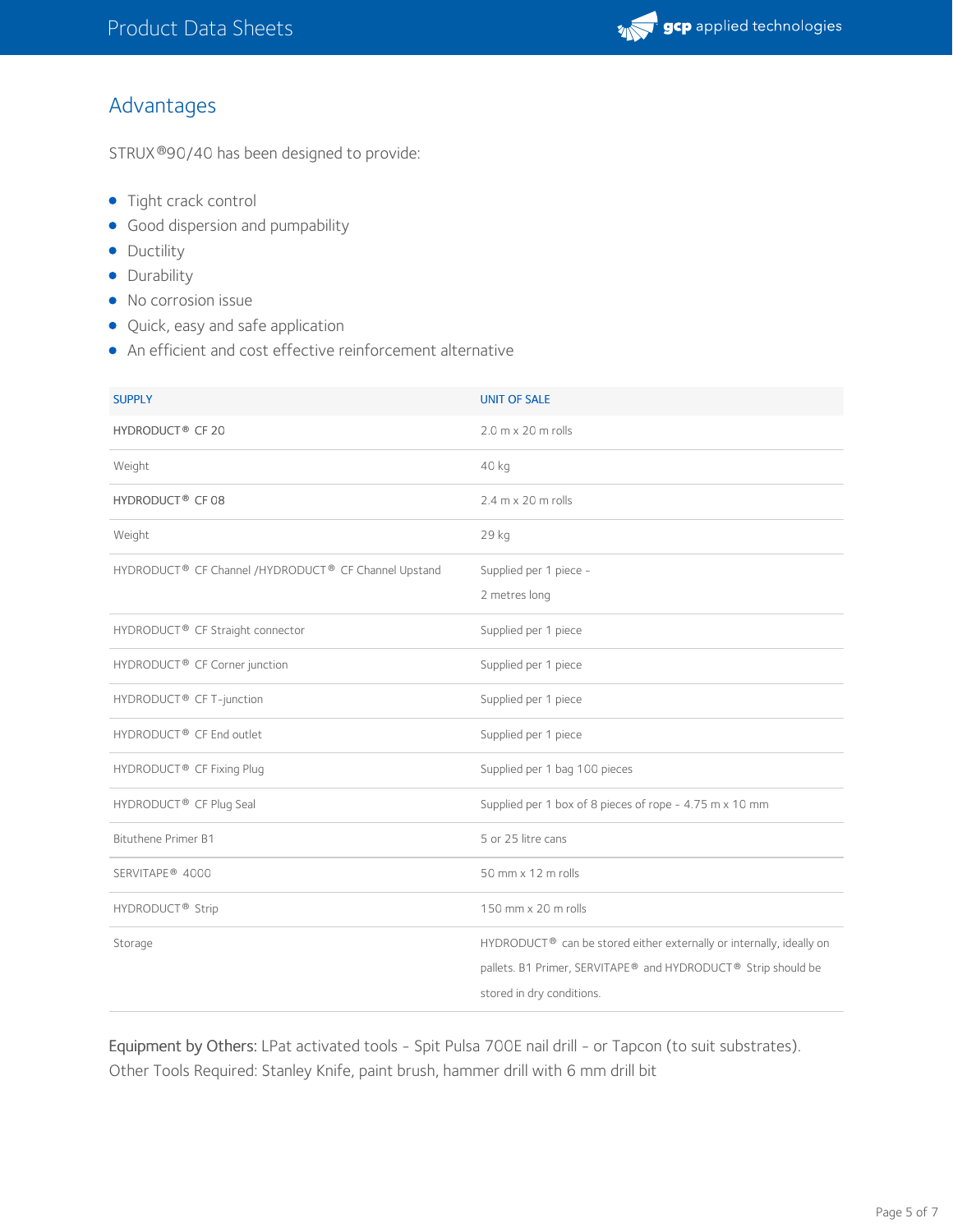# Typical Properties

| <b>PROPERTY</b>                                                                      | <b>TYPICAL VALUE CF 20</b> | <b>TYPICAL VALUE CF 08</b> |
|--------------------------------------------------------------------------------------|----------------------------|----------------------------|
| Sheet thickness (mm)                                                                 | 1.0                        | 0.6                        |
| Dimple height (mm)                                                                   | 20                         | 8                          |
| Vertical drainage capacity<br>(litre/sec/metre)                                      | 10                         | 2.25                       |
| Compressive Strength (prior to concreting)<br>(kN/m <sup>2</sup> )                   | 150                        | 135                        |
| MVTR (moisture vapour transmission rate)<br>$\frac{1}{2}$ (qm/m <sup>2</sup> /24 hr) | 0.19                       | 0.31                       |

# Declared Values according to EN 13967:2012

| <b>PROPERTY</b>                                      | <b>TYPICAL VALUE CF 20</b> | <b>TYPICAL VALUE CF 08</b> |
|------------------------------------------------------|----------------------------|----------------------------|
| Water tightness to liquid water                      | Class W1                   | Class W1                   |
| Resistance to impact (Al-board) (mm)                 | $1000 - Pass$              | <b>NPD</b>                 |
| Resistance to impact (EPS-board) (mm)                | $1000 - Pass$              | <b>NPD</b>                 |
| Resistance to tearing (Nail Shank) (N)               | <b>NPD</b>                 | <b>NPD</b>                 |
| Joint strength (N/50mm)                              | <b>NPD</b>                 | <b>NPD</b>                 |
| Water vapour transmission (sD/d)                     | <b>NPD</b>                 | /                          |
| Resistance to deformation under load (N)             | <200                       | $\sqrt{2}$                 |
| Durability of water tightness against                | Pass                       | <b>NPD</b>                 |
| ageing/degradation (at 2 kPa)                        |                            |                            |
| Durability of water tightness against chemicals Pass |                            | <b>NPD</b>                 |
| (at 2 kPa)                                           |                            |                            |
| Tensile properties - unreinforced sheets             | Long > 500                 | <b>NPD</b>                 |
| (Strength in N/50mm)                                 | Trans $> 400$              |                            |
| Tensile properties - unreinforced sheets             | Long > 50                  | <b>NPD</b>                 |
| (Elongation in %)                                    | Trans $> 40$               |                            |
| Reaction to fire (Euroclass)                         | E                          | E                          |
| Dangerous substances                                 | <b>NPD</b>                 | <b>NPD</b>                 |

All declared values shown in this data sheet are based on test results determined under laboratory conditions and with the product sample taken directly from stock in its original packing without any alteration or modification of its component parts.